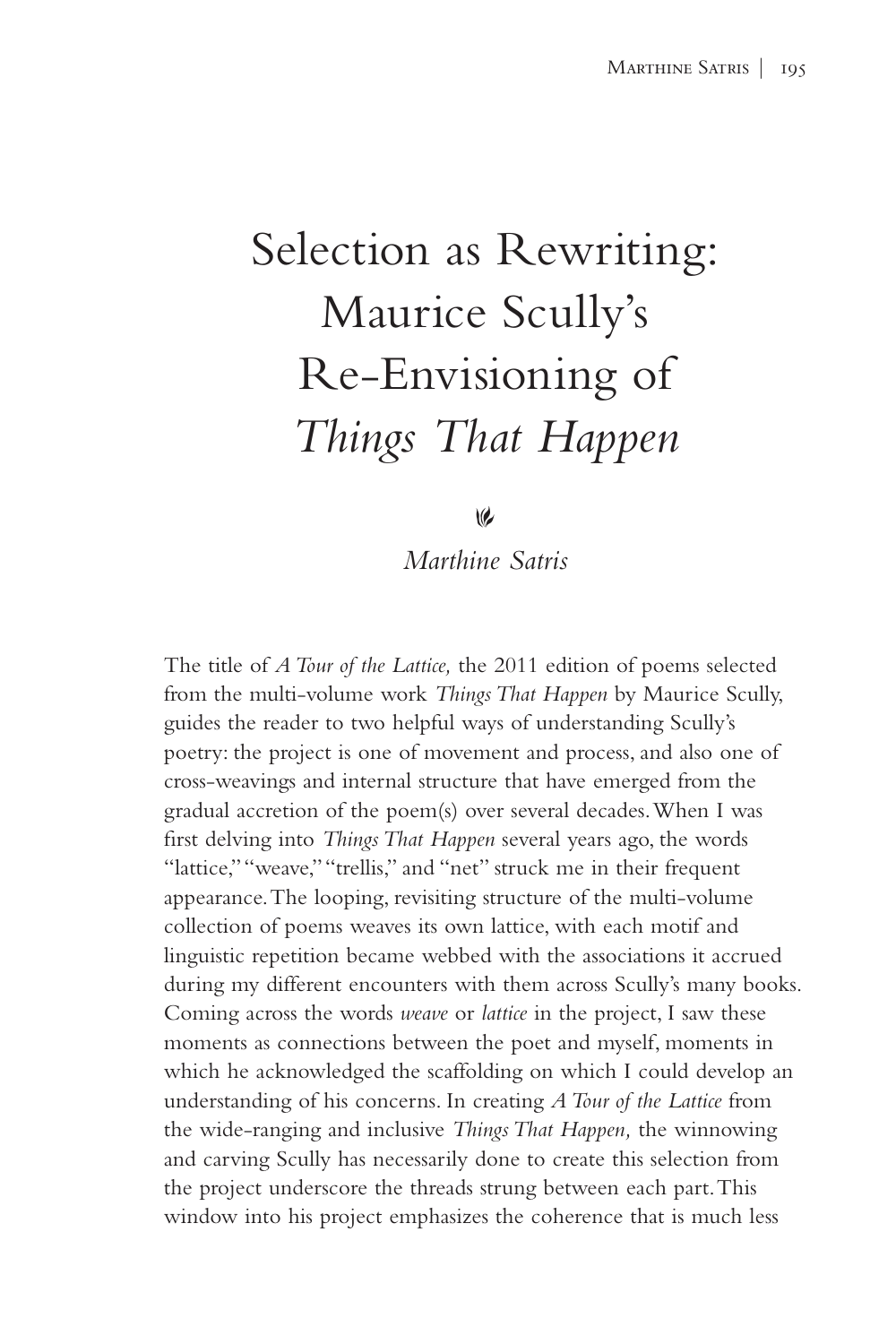visible when one reads the several volumes that make up the entire poetic venture. Scully's large project records, in fragments and loose groupings of associations, his life as a poet and a father, and this selection condenses particular aspects of that record.

Maurice Scully's poetry has appeared in *Golden Handcuffs Review* several times over the last few years, and earlier responses to his poetry, including Meredith Quartermain's in issue #14 and Augustus Young's in issue #9, have explored the fundamental structural and thematic concerns of Scully's work. Young's description of Scully's project as "punctuating one man's life with bloc-notes to chart his passage," helps the reader to understand that the amalgamation of poems that comes together under the name *Things That Happen* is an effort to record both daily life and the very acts of recording and remembering. Like "*Krapp's Last Tape* without the technology," Young says of *Things That Happen*, and the cyclical returnings of moments and memories in Scully's project almost predict the creation of this book of selections. Like the entire project, *A Tour of the Lattice* returns to what has been written and reuses it, rearranges it, reinterprets it.

A few years before Veer's publication of *A Tour of the Lattice*, the Irish press Dedalus published Scully's book *Doing the Same in English: A Sampler of Work 1987-2008*, which included work Scully has published outside of the umbrella of *Things That Happen*, although most of the material was drawn from Scully's main work. Despite this, there is almost no overlap between the Veer Books and Dedalus Press selections, and consequently, they lead the reader through related but, in some ways, quite dissimilar poems. This difference can be hard to see initially, since the titles of subsections and individual poems often are repeated over *Things That Happen*'s many volumes; "Sonnet" titles many poems chosen for both *A Tour of the Lattice* and *Doing the Same in English*, as do "Ballad" and "Song." One of the very few pieces that both books include is one particular poem titled "Sonnet" that begins with a line that also occurs frequently in Scully's work: "then I woke up." This particular "sonnet," from *Sonata*, 2006's addition to *Things That Happen*, includes a small section that, as Scully explained in my interview with him in 2009, is a riff on a well-known passage in James Joyce's *A Portrait of the Artist as a Young Man.* Scully's language reads as follows*:*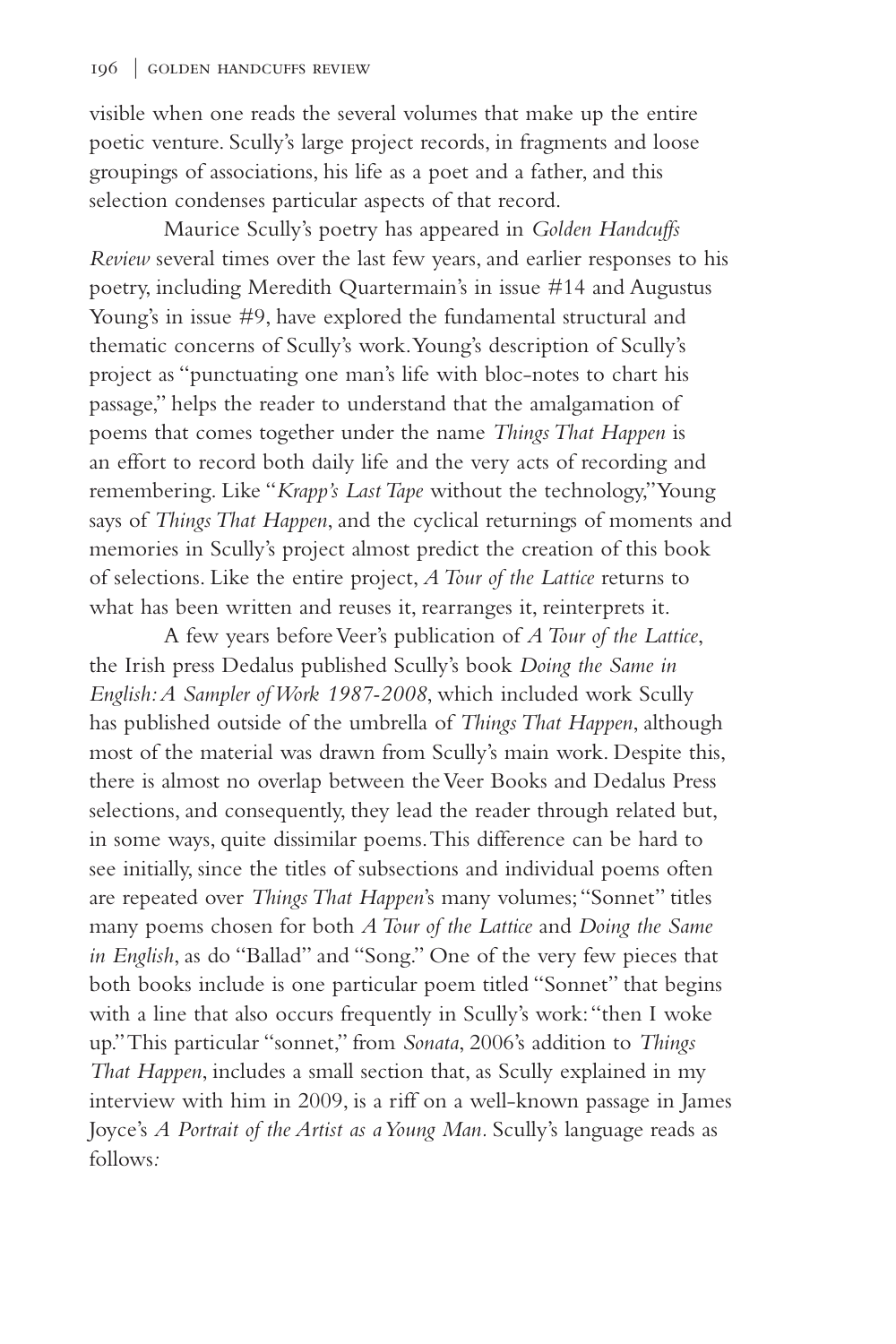```
 foam
```
*ice*

*bale*

*castor*

 blunt as that – to live watching never expecting to participate …. (*A Tour of the Lattice* 95)

The italicized words above rhyme with those Stephen Dedalus considers when comparing his English to that of an English dean at his university: "The language he is speaking is his before it is mine. How different are the words *home, Christ, ale, master* on his lips and on mine! I cannot speak or write these words without unrest of spirit. His language, so familiar and so foreign, will always be for me an acquired language" (Joyce 189). Of his own slant take on Joyce's comment on the Irish estrangement from and absorption into English, Scully said in 2009 that it is "a mock daisy you could hand to Bloom in Nighttown" (20) – the Nighttown episode of *Ulysses* is of course the one in which encounters and ideas Bloom has had earlier in the novel are twisted through dream imagery, re-emerging to confront him with his own memories.

The nod to Joyce is not an attempt to build up *Things That Happen* into any kind of monumental epic – Scully does not seek to write the history of a nation, but the history of a life as it is sensed and observed. And that life is always in process, always re-envisioning itself. Ideas are reshaped by new pressures to reveal new facets. The impact of even minor changes in context is one of the effects of the rearrangement done in *A Tour of the Lattice*. In this new volume of selections, the Joycean moment discussed above is preceded by an extract from the 1997 booklet *Postlude* in which an arrangement of nouns is similarly gathered: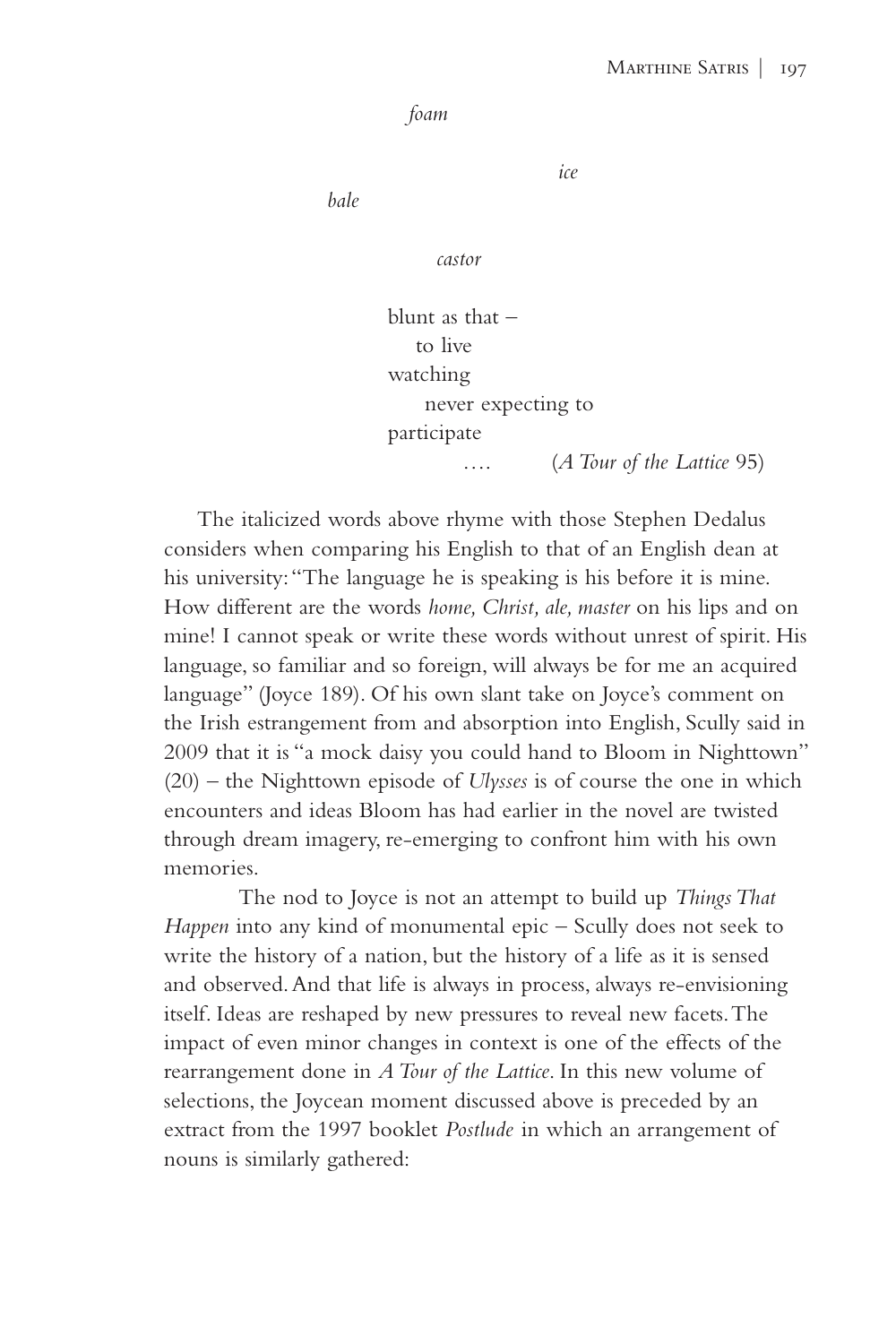to get to the company of those never practicing freedom never or isolation

 pen creel hive fire ice or to yes

 you me everybody each *isola* SPACE

(*A Tour of the Lattice* 65)

In *A Tour of the Lattice*, the reader feels upon reaching the "mock daisy" that the poet has dipped back into this earlier collection of nouns to pick out one and reinterpret it. This passage from *Postlude* is not included in *Doing the Same in English*, and therefore the word "ice" does not work as a pivot point or gateway as it is in *A Tour*'s version of *Things That Happen*. There are other pieces included in *Doing the Same in English* that would build a different journey of associations with the "mock daisy"; even the title of the Dedalus Press volume, with its allusion to translation, might drum more heavily the language question present in Stephen Dedalus's words. Leaving that aside, the commonality of "ice" between both selections available to the reader of *A Tour of the Lattice* insists to me that these pieces, seemingly otherwise unrelated, be considered together. Instead of the allusion to an author's relationship to language created in the "mock daisy" section, "ice" in the selection from *Postlude* is one of several words associated with objects and experiences encountered by the body and with the relationship of the individual body to others in a crowd. The reader also notices that the lines that follow both instances of the word in *A Tour of the Lattice* address the distance that being in one's own mind, observing life's passage, imposes between the writer who records life and the world he or she inhabits. Tracing the use of "ice" therefore draws the reader's attention to this note of isolation, which can then color how the reader experiences the other parts of the work that emphasize the sensorial or the bodily, such as when Scully records the movements of tai chi or of a skateboarder.

In both collections of nouns present in *A Tour of the Lattice*,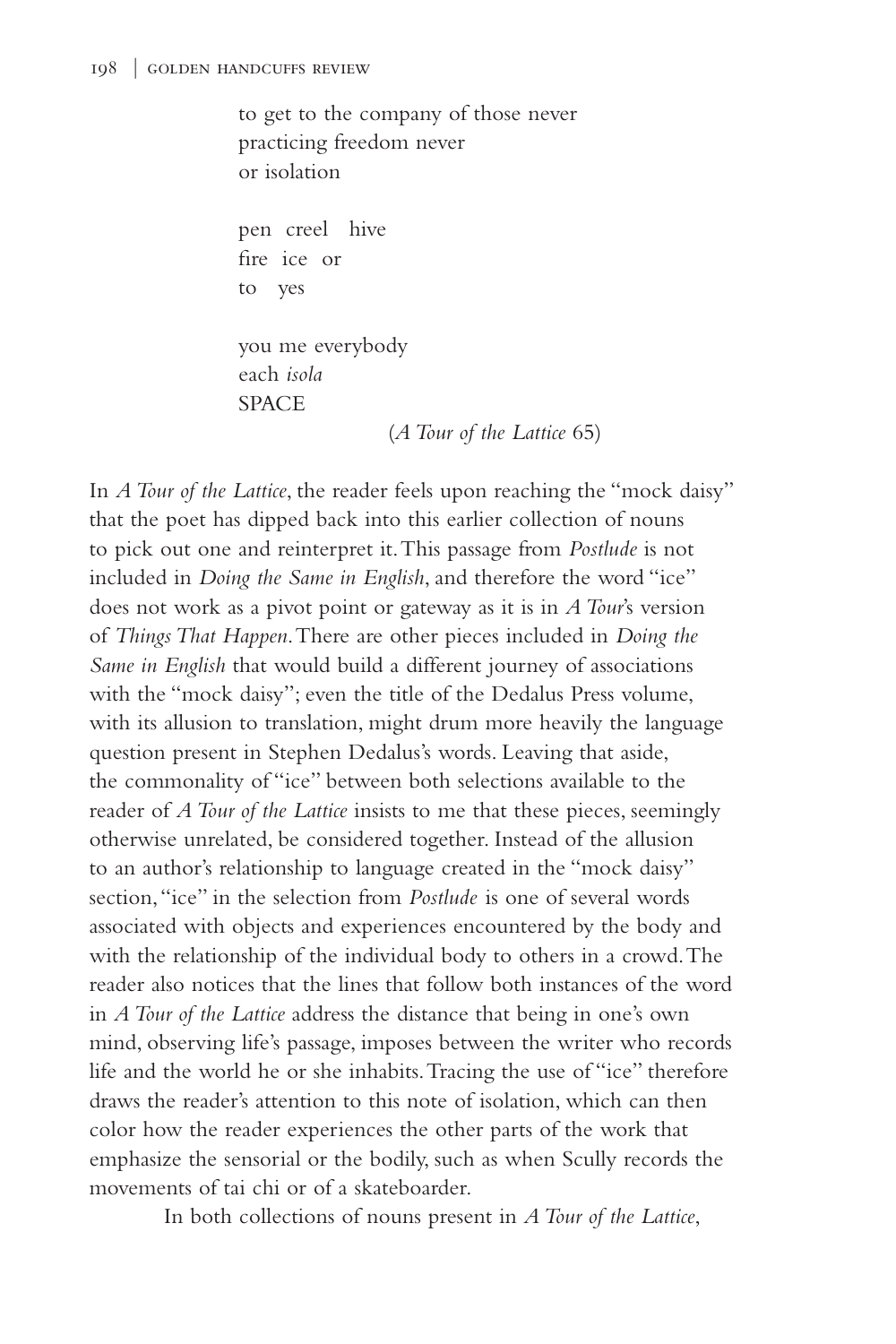the isolation of the nouns as words, not as parts of a sentence, means that we consider them initially as separate moments of meaning, then consider what might connect them. This connection is the work the reader must do throughout *Things That Happen*, and Scully's creation of two quite different tours of his project demonstrates the flux of meaning in his multivolume project. Rather than the selections being "highlights," as editions of selected poems often are for lyric poets, each recombination of Scully's work creates an emphatically different poem from the larger project.

The two different volumes of selected poems also repeat, on a larger scale, the work that *Things That Happen* does itself. *Things That Happen* was written over a nearly-thirty-year period, and as it developed, Scully not only reflected upon experiences and moments that had occurred earlier in his life, but also revisited earlier phrases or motifs that then acquired significance in their repetition. The moves of dancers recur, titles are reused, phrases first used in one volume find new meaning in another. To make his poetry, Scully weaves the present and the past, mixing reflections on the process of writing ("This is my desk. This is where I work."[22]) with memories of sensations and experiences from elsewhere. There is change, but rarely a sense of destination; rather, the "I've been busy. Busy eating, drinking, giving ear, / listening to repetitive nonsense, setting out, getting a living…" of page 22 in *A Tour of the Lattice* continues as the "busy busy busy" of page 120, though they are selections from texts composed several years apart. Children grow taller, the family sets up house in a new location, but the duties of today feel awfully like those of yesterday. Scully attends to the cyclical nature of the quotidian, which makes his own cycling back to *Things That Happen* of a piece with his style of composition in each book of the project.

In the halls of Irish poetry, the author returning and rewriting and not letting the canon of work stand solidly has a bit of a history. Derek Mahon is known for revising his poems significantly between editions of his *Collected Poems*, of which there have been a few. In a better-known case, W.B. Yeats returned to his early poems and revised them several times between initial publication, collection, and inclusion in his *Collected Poems* decades later. Unlike Yeats, who was focused on constructing a final, perfected legacy, Scully's work refuses a final form. And unlike Mahon, it is not the individual pieces that are rewritten, but the structure, rather, is recomposed each time. For